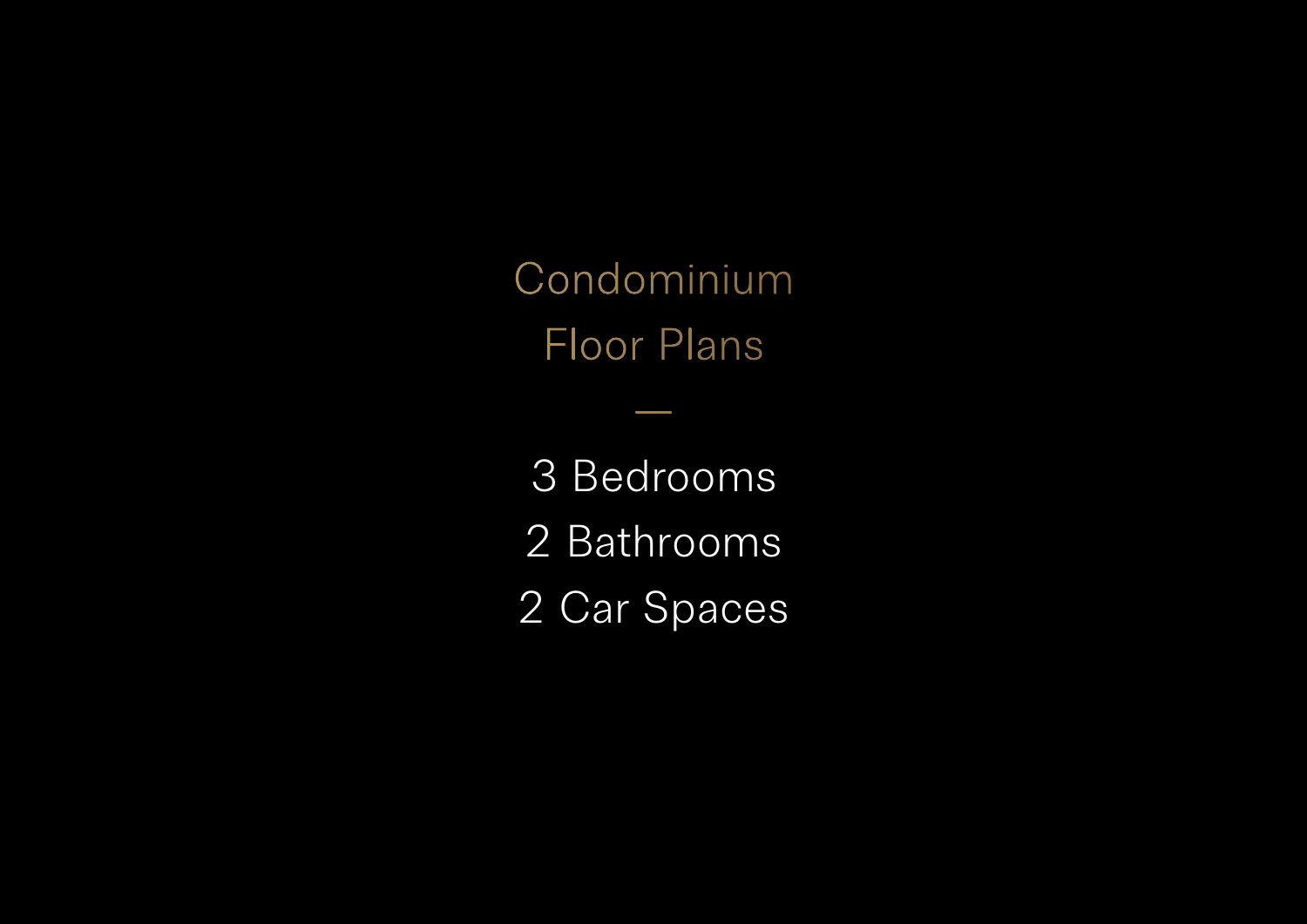This layout may be subject to minor amendments and dimensional changes to suit final working drawings and grid layouts. Living, balcony / courtyard and garage areas measured from centre line of party walls and outside face of common walls and external walls.

# DEL-REY

#### Type

3BE.1 ADAPTABLE APARTMENT

#### 3 Bedrooms

2 Bathrooms

### 2 Car Spaces

| Living area       | 93 <sub>m²</sub>  |
|-------------------|-------------------|
| Balcony area      | 10 <sup>m²</sup>  |
| <b>Total Area</b> | 103 <sup>m²</sup> |

#### Unit Numbers

| Level 1 | 30 |
|---------|----|
| Level 2 | 46 |
| Level 3 | 70 |
| Level 4 | 86 |
| Level 5 | 93 |





 $\Box$